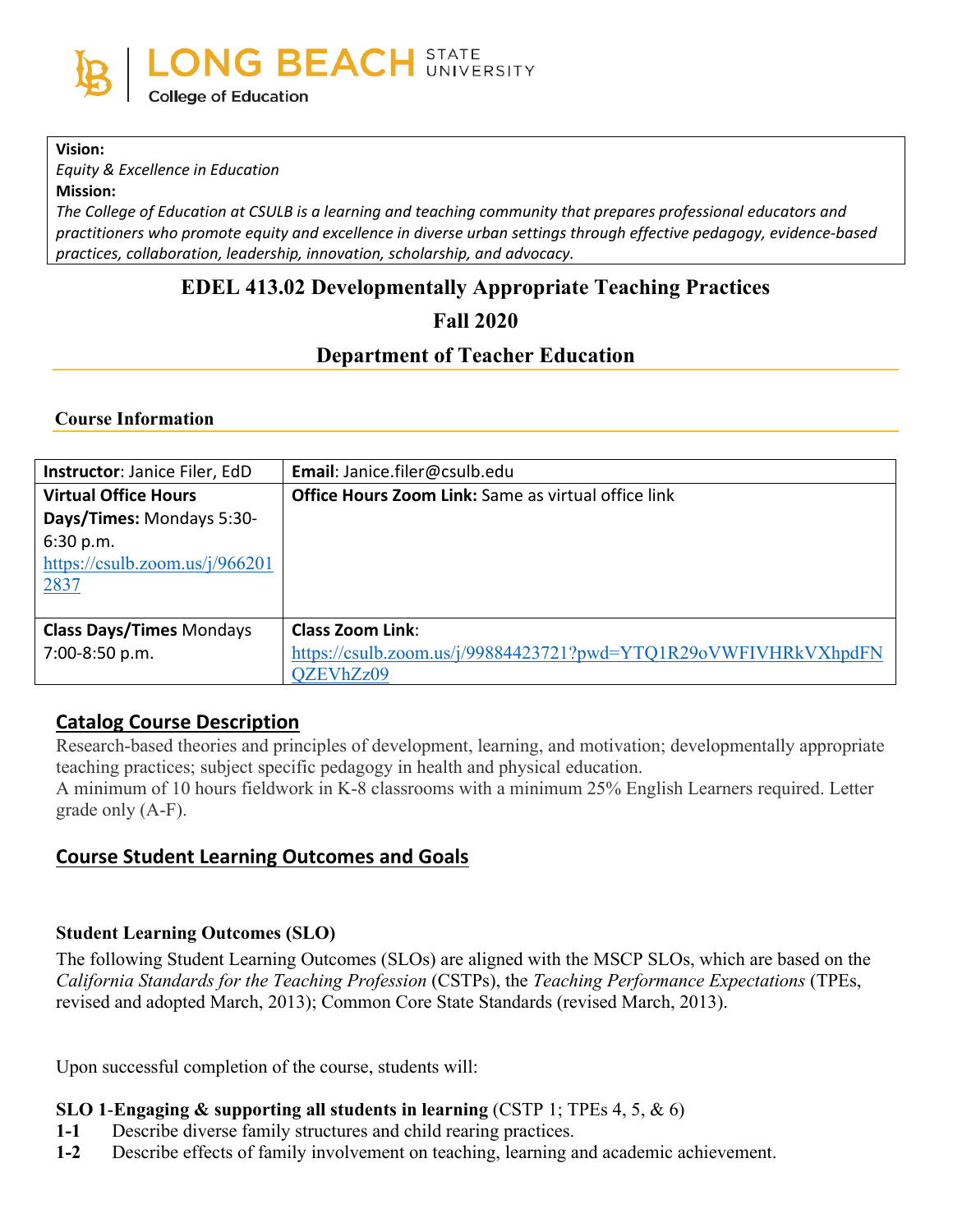**1-3** Identify resources and practices for all students including special needs and English language learners with attention to the following: (a) effective communication with all families; (b) traditional and innovative strategies for parents, communities, and schools working together; (c) models for parentschool-community partnerships; and (d) appropriate use of peer coaching models.

**SLO 2**-**Creating & maintaining effective environments for student learning** (CSTP 2; TPEs 10 & 11)

**2-1** Demonstrate knowledge necessary for using technology in the classroom including basic principles of operation of computer hardware and software, basic troubleshooting techniques and issues related to copyright, privacy, security, safety and Acceptable Use Policies.

**2-2** Develop a personal approach to creating a respectful, effective learning environment based upon a review of a variety of approaches described in the professional literature (e.g., Glasser<sup>1</sup>s control theory; Kounin<sup>1</sup>s lesson management; Ginott<sup>1</sup>s communication approach; Dreikurs<sup>1</sup>s democratic teaching;

Canter's Assertive Discipline; Gordon's Discipline as Self-Control, Nelsen's Positive Discipline, and Kohn<sup>1</sup>s Beyond Discipline).

### **SLO 3**-**Understanding & organizing subject matter for student learning** (CSTP 3; TPE 1)

- **3-1** Investigate the research-based theories and principles of human development and learning including differentiated instruction for students based on cognitive levels and physical ability.
- **3-2** Describe developmental characteristics of the whole child (e.g. physical, cognitive, linguistic, emotional, social, moral) within the following three school grade categories and relevant age groups: K-2 (5-8 years); 3-5 (9-11 years); and 6-8 (12 – 14 years).
- **3-3** Analyze how theories inform practices and policies in school settings and how these affect student conduct, attitudes and achievement.

### **SLO 4**-**Planning instruction & designing learning experiences for all students** (CSTP 4; TPEs 7, 8, 9;

Reading Standards for Literature K–5, Informational Text K–5, & Foundational Skills K–5; RICA Domain 1)

- **4-1** Demonstrate understanding of the concept of developmentally appropriate teaching practices.
- **4-2** Demonstrate an ability to design and implement developmentally appropriate teaching practices in health and physical education using stateapproved standards and goals.
- **4-3** Apply CCSS standards-based lesson design components including Specially Designed Academic Instruction in English (SDAIE) for English language learners.
- **4-4** Apply differentiated instruction based on cognitive levels and physical abilities.

### **SLO 5**-**Assessing student learning** (CSTP 5; TPEs 2 & 3)

**5-1** Describe and analyze (a) school factors influencing students' learning and behavior; (b) basic psychological needs of students; (c) issues of power, control, order and caring; (d) positive teacherstudent relationships; (e) positive peer relationships; (f) students' motivation to learn; (g) ways to minimize disruptive behavior and increase learning by effective classroom management and organization; and (h) crisis prevention and conflict management and resolution.

## **SLO 6**-**Developing as a professional educator** (CSTP 6; TPEs 12 & 13; RICA Domain 1)

**6-1** Demonstrate knowledge of (a) major laws, concepts and principles related to student health and safety; (b) impact of student health on academic achievement; (c) effective strategies for encouraging healthy nutrition of children and youth; (d) physiological and sociological effects of alcohol, drugs, and tobacco; and (e) referral and support services for healthy families and children.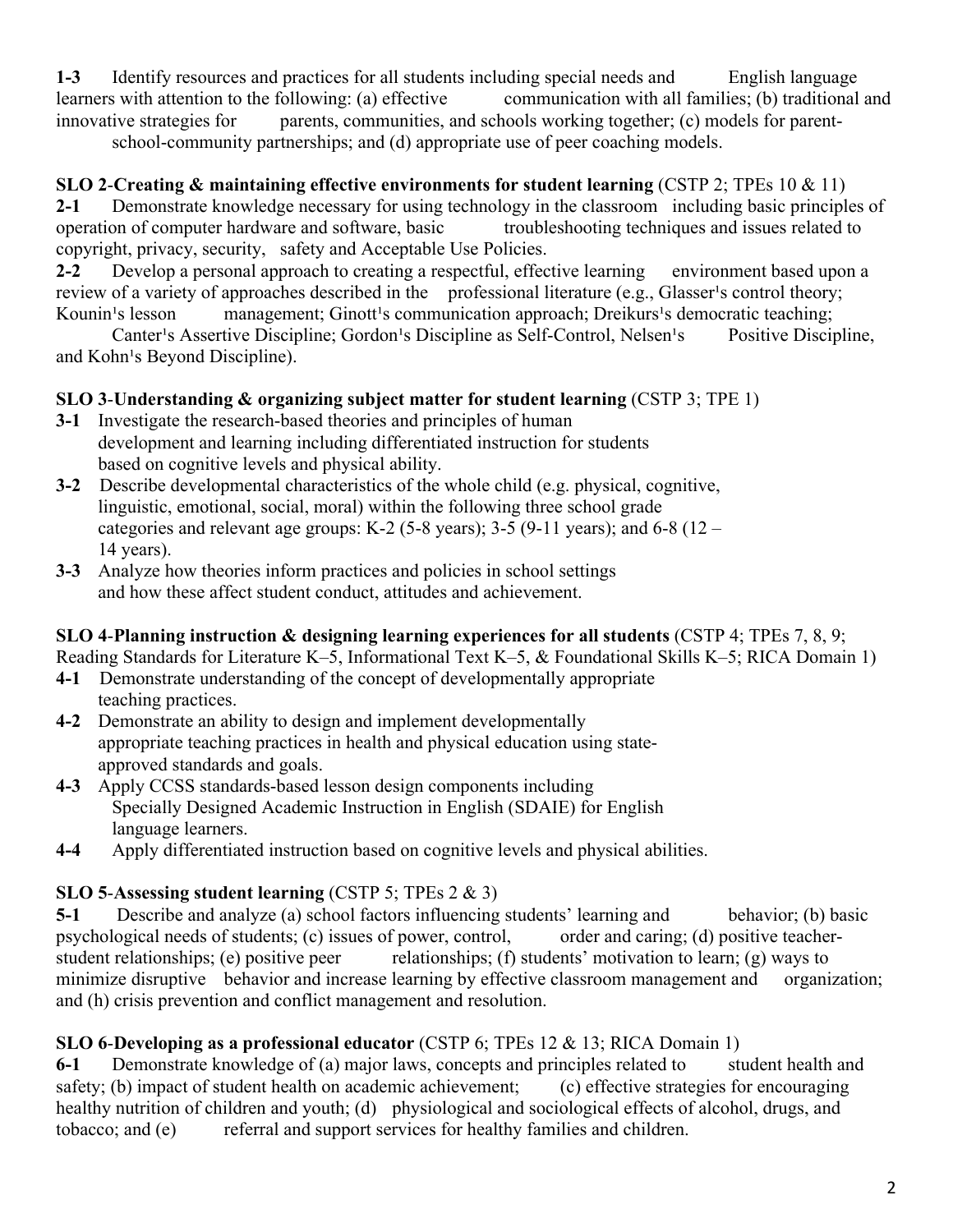#### **Outline of Subject Matter**

- 1) Research-Based Theories and Principles of Human Development and Learning (SLOs 1 & 3)
	- a) Prevailing contemporary theories of development and learning
		- i) Theories of learning
		- ii) Theories of motivation
	- b) Educating the whole child (e.g. intellectual, moral/ethical, social/emotional, physical, personal)
		- i) Developmental characteristics of the following age groups: K-2 (5-8 years); 3-5 (9-11 years); 6-8 (12-14 years)
	- c) How theories inform practices and policies in school settings and the effect of student conduct, attitudes and achievements
	- d) Developmentally appropriate practices
		- i) Concept defined
		- ii) Analysis of developmentally appropriate and inappropriate practices
- 2) Subject-specific Pedagogy in Health and Physical Education (SLO 4)
	- a) California curriculum frameworks for Health and Physical Education
		- i) Goals of the physical education program
		- ii) Goals of the health education program
	- b) Developmentally appropriate instruction in health and physical education in grades K-2, 3-5, and 6-8
	- c) State-adopted instructional materials
	- d) Resources for lesson planning
- 3) Creating a Supportive, Healthy Environment for Student Learning (SLO #2  $\&$  5)
	- a) The Child, the Family, and the School
		- i) Diverse family structures and child rearing practices
		- ii) Effects of family involvement on teaching, learning and academic achievement
		- iii) Effective communication with all families
		- iv) Support and resource roles of families
		- v) Traditional and innovative strategies for parents, communities, and schools working together
		- vi) Models for parent-school-community partnerships
	- b) Student Health and Safety
		- i) Major laws, concepts and principals related to student health and safety
		- ii) Health status of children and youth
		- iii) Impact of student health on academic achievement
		- iv) Common chronic and communicable diseases of children and adolescents
		- v) Effective strategies for encouraging healthy nutrition of children and youth
		- vi) Physiological and sociological effects of alcohol, narcotics, drugs and tobacco
	- c) Referral and Support Services for Healthy Families and Children
		- i) Identification of children suffering from physical, psychological, emotional or social health problems
		- ii) Community-based service agencies
	- d) Respectful, Effective Learning Environments
		- i) School factors influencing students' learning and behavior
		- ii) Students' personal needs
		- iii) Issues of power, control, order and caring
		- iv) Establishing positive teacher-student relationships
		- v) Creating positive peer relationships
		- vi) Enhancing students' motivation to learn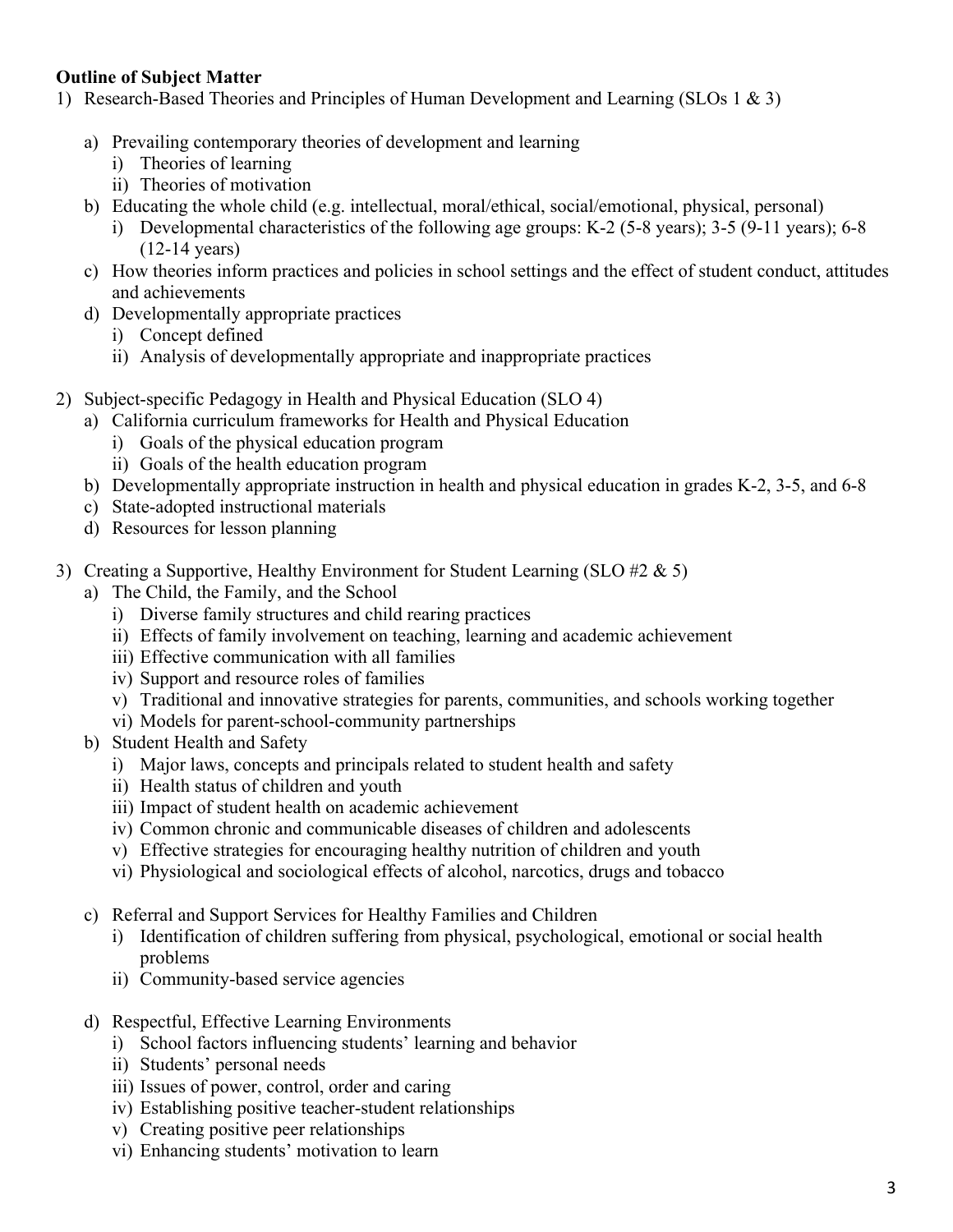- vii)Minimizing disruptive behavior and increasing learning by effective classroom organization and management
- viii) Crisis prevention and conflict management and resolution
- ix) Individual, classroom, and school-wide student management programs
- x) Basic principles of operation of computer hardware and software
- xi) Basic troubleshooting techniques for computer systems and related peripheral devices
- xii)Issues including copyright, privacy, security, safety and Acceptable Use Policies

### 4) Field Experiences (SLO 6)

- a) Analysis of school settings in terms of research-based theories of growth and learning
- b) Identification of developmentally appropriate and inappropriate practices
- c) Students will observe and analyze the following in a school setting: lessons in health and physical education, forms of parent involvement and communication, student management programs in classrooms and schoolwide.
- d) Students will select one grade level in one of the three categories (K-2, 3-5, 6-8). Assess five children in the same grade level in terms of the Physical Fitness Test. Record your information and analyze the information in terms of the developmental characteristics of physical development for that age group. Note individual differences in development. Using the frameworks and standards and the assessment data, design and implement a developmentally appropriate lesson for the small group of five children. Submit a reflective essay along with your lesson plan and establish goals for your own professional growth in terms of teaching effectiveness and subject matter and knowledge.
- e) Students will develop and implement a developmentally appropriate lesson plan that relates to the goals of health education as stated in the Health Framework. Students will utilize their knowledge developed through course readings, class discussions, and observations of health education programs in their field experience, suggestions for other class peers and their cooperating teachers, and other professional sources of information in the development and preparation of the lesson design.
- f) Students will interview one of more teachers at a school site about the following (a) community-based agencies for referral and support to encourage healthy children and families; (b) classroom management approaches including procedures for routine tasks and managing transitions (including technology integration); (c) personal experiences related to inappropriate or violent student behavior and what steps were taken to help the student; (f) drug and tobacco prevention programs employed at the school.

# **Required Texts/Course Materials:**

#### **Jones, V. & Jones, L. (2016). Comprehensive Classroom Management: Creating Communities of Support and Solving Problems (11th edition). New York, NY: Pearson.**

- Telljohann, S., Symons, C., Pateman, B., & Seabert, D. (2020). *Health Education: Elementary and Middle School Applications (9th edition).* New York, NY: McGraw-Hill.
- California Department of Education. (2009). *Health education content standards for California public schools*. Sacramento: Author.

<https://www.cde.ca.gov/be/st/ss/documents/healthstandmar08.pdf>

California Department of Education. (2003). *Health framework for California public schools*. Sacramento: Author. \*\*This version is no longer current. The State is in the process of revising the health framework.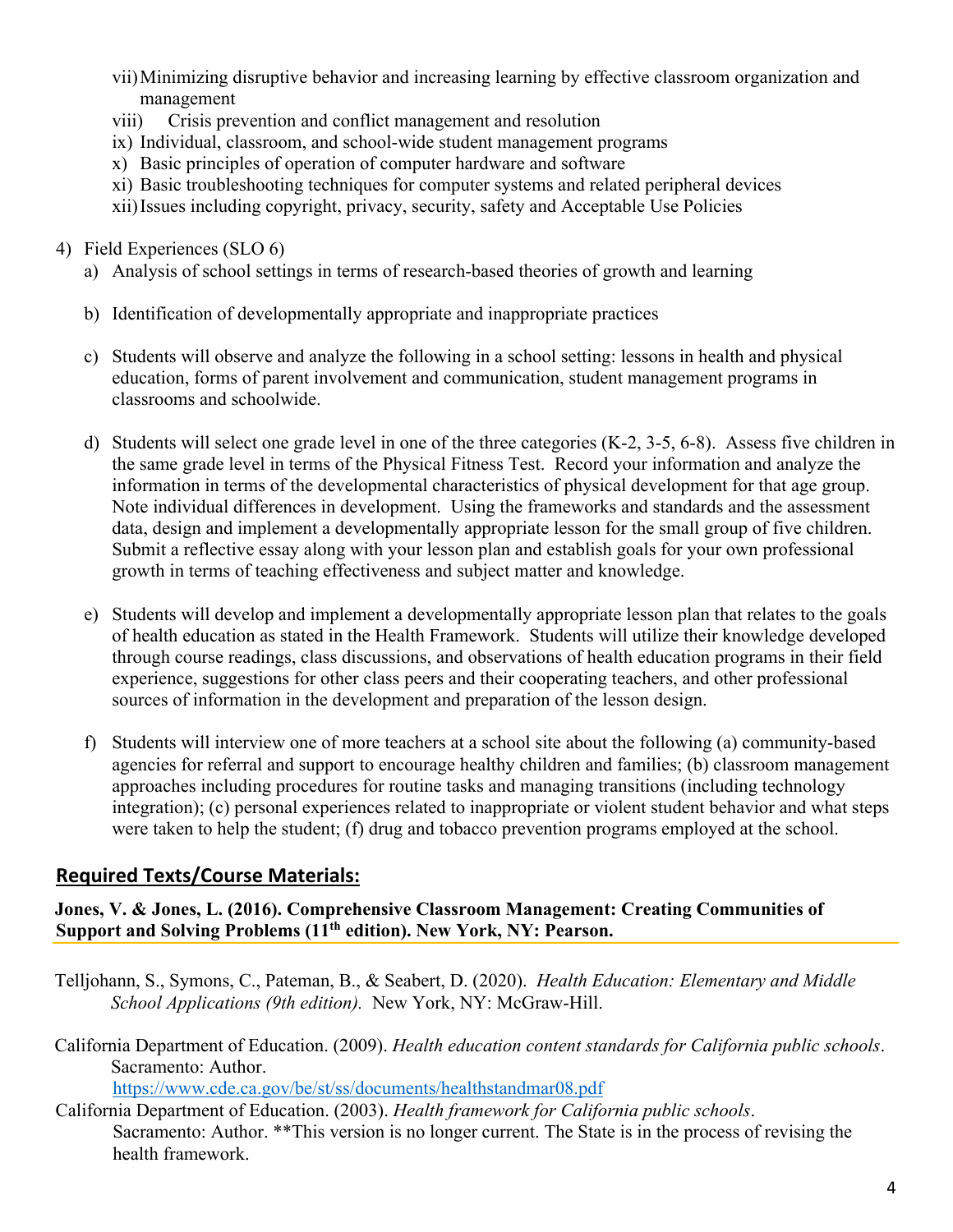California Department of Education. (2009). *Physical education standards and framework for California public schools*. Sacramento: Author. <https://www.cde.ca.gov/be/st/ss/documents/pestandards.pdf> <https://www.cde.ca.gov/ci/pe/cf/documents/peframework2009.pdf>

### **Mode of Delivery and Technical Requirements**

This course is conducted entirely through Alternative Modes of Instruction, using both synchronous online and asynchronous learning. Students will access the course material and activities on [BeachBoard](https://bbcsulb.desire2learn.com/d2l/home) and are required to participate in synchronous class meetings via [Zoom.](https://csulb.zoom.us/meeting) All students must have access to a computer or other device with Internet functionality to access BeachBoard and Zoom, participate in class activities, and complete assignments. Students must also have access to Internet sufficient to interact in synchronous meetings.

Students who experience unexpected technical issues for a class session or assignment will be provided with the opportunity to make up missed work. Students who experience technical issues during a synchronous meeting or with an assignment should email me as soon as possible to let me know.

To access this course on BeachBoard and [Zoom,](https://csulb.zoom.us/meeting) students will need access to the Internet and a supported web browser (Safari, Google Chrome or Firefox). Log in to [BeachBoard](https://bbcsulb.desire2learn.com/) with your CSULB Campus ID and BeachID password. Once logged in, you will see the course listed in the My Courses widget; click on the title to access the course. To access Zoom, first [install the latest version](https://zoom.us/download) of the Zoom app on your device. Use the link provided and/or sign in using your CSULB Campus ID and BeachID password via Single Sign On to create or join a Zoom session. If students need technical assistance during the course or would like to report a technical issue with BeachBoard or Zoom, they should contact the [Technology](https://www.csulb.edu/academic-technology-services/academic-technology-resources-for-students) Help Desk.

The university is expected to provide an in-person computer lab in the University Student Union during 2020- 21 and the opportunity to borrow laptops and/or wi-fi hotspots, if needed. The university will send communications directly to students regarding accessing these resources.

## **Course Communication**

We will use BeachBoard to make announcements, communicate information, post assignments and corresponding due dates, and discuss course-related topics. Please note: It is the student's responsibility to check BeachBoard a minimum of once per week, as it will contain important information about upcoming class assignments, activities, and other elements of the course. Students should also be sure to check their CSULB email accounts a minimum of once per week to receive important communications about the course from the instructor or other enrolled students.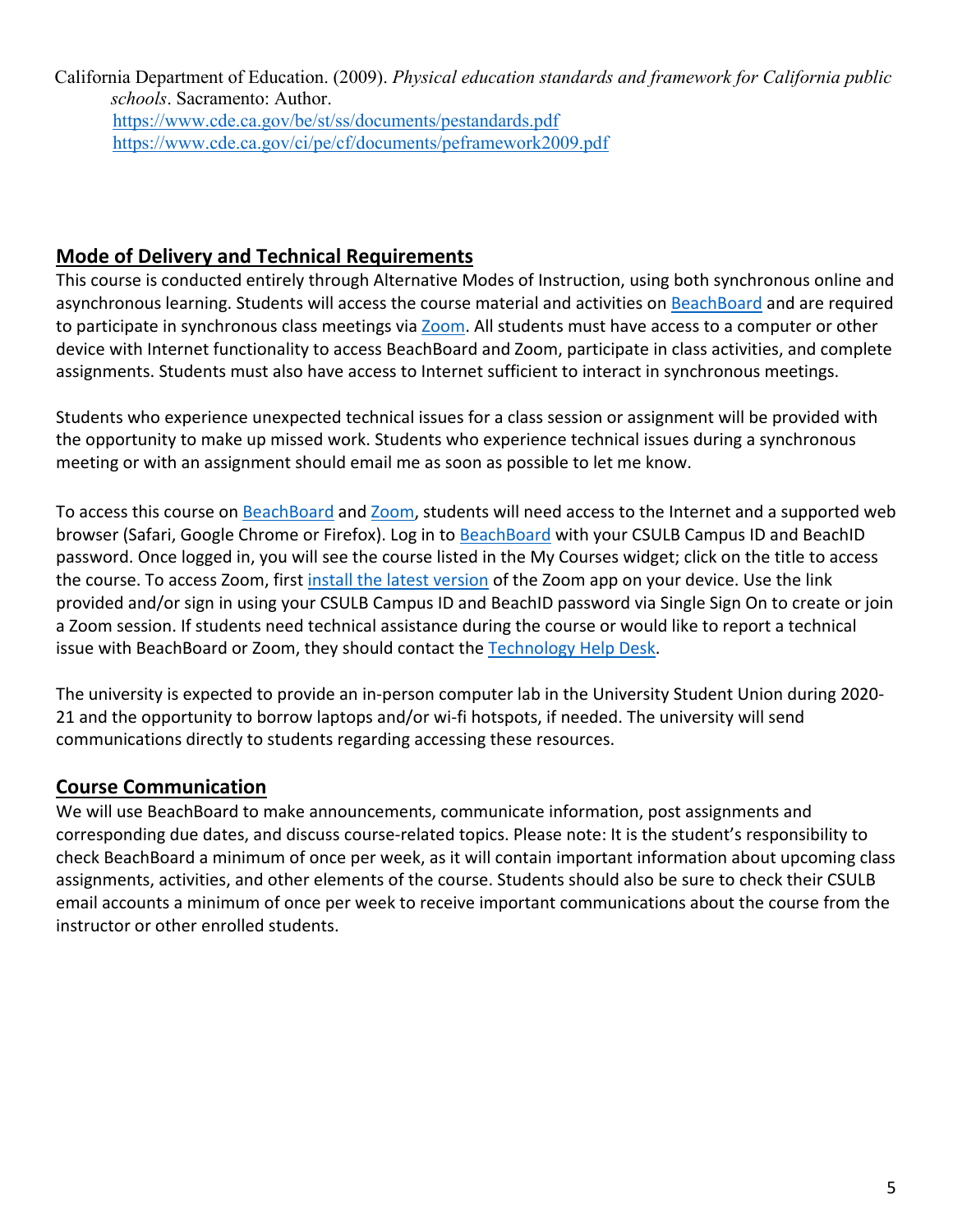### **Course Schedule (class meetings are synchronous unless indicated)**

| <b>Week</b>   | <b>Topics, Readings and Assignments</b>                          | <b>Due Dates/Deadlines</b> |  |
|---------------|------------------------------------------------------------------|----------------------------|--|
| 18/24         | Course Introduction, Overview, Intro Ch1. Classroom management   |                            |  |
| 28/31         | Ch. 1 Classroom management Ch1 Health Education                  |                            |  |
| 39/7          | <b>Holiday No Class</b>                                          |                            |  |
| 49/14         | Social Emotional Learning Ch. 2 Psychological Needs Ch 4 Health  |                            |  |
|               | Safe and Positive Classroom                                      |                            |  |
| 59/21         | Ch. 5 Working with Parents                                       | <b>IRIS Assignment Due</b> |  |
| 69/28         | Ch. 2 Health, Ch. 3 Health Standards                             |                            |  |
| $7 \t10/5$    | Physical Education Standards Ch. 7 Physical Activity             |                            |  |
| $8\ 10/12$    | <b>Asynchronous Discussion Questions</b>                         | <b>Discussion #1 Due</b>   |  |
| 9 10/19       | Ch.3 Positive Teacher Student Relationships Ch. 6 Healthy Eating |                            |  |
| 10 10/26      | Ch. 4 Positive Peer Relationships Ch. 5 Mental and Emotional     |                            |  |
|               | Health                                                           |                            |  |
| 11 11/2       | Ch. 6 Behavior Standards Ch. 6 Healthy Eating                    |                            |  |
| 12 11/9       | Ch. 8 Safety/Injury Lesson Plans Discussions in Breakout Rooms   | <b>Lesson Plan Due</b>     |  |
| 13 11/16      | Ch. 7 Student Motivation Ch. 8 Behavior                          |                            |  |
| 14 11/23      | <b>Asynchronous Discussion Questions</b>                         | <b>Discussion #2 Due</b>   |  |
| 15 11/30      | Ch. 9 Problem Solving Ch. 10 Behavior Plans                      |                            |  |
| 16 12/7       | Ch. 11 Tobacco Ch. 12 Alcohol and Drug Prevention & Ch. 13       | 10 hours Fieldwork Due     |  |
|               | Sexual Health                                                    |                            |  |
| <b>Finals</b> | Asynchronous completion of the Final Exam                        | <b>Final Exam Due</b>      |  |
| Week          |                                                                  |                            |  |
| 12/14         |                                                                  |                            |  |

## **Course Evaluation Components and Grading**

### **Evaluation Components**

### **IRIS Module**

Students complete one interactive IRIS module, *Collaborating with Families* (Collaboration), <https://iris.peabody.vanderbilt.edu/module/fam/> . After completing the module, take a screen shot. Students then write a one-page reflection explaining what you learned and/or felt about the content. Students should compare what they learned and the information from the textbook. The paper must be typed in 12-point, Times New Roman font, and double-spaced. You will post the screen shots and the reflections to the Dropbox. The

assignment is worth **10 points. Due 9/21/20**

### **Discussion Boards**

Your initial response should include a minimum of 150 words to include references from readings. You must respond to two other students' posts by the due date. Initial post is 10 points and the two responses are worth 5 points. **Discussion #1 due 10/12 and Discussion # 2 is due on 11/23. 15 points for each discussion response**

### **Physical Education or Health Lesson Plan Presentation**

Using the Physical Education Content Standards or the Health Content Standards students will design and share a developmentally appropriate lesson. Students select one grade level for the lesson. A more detailed description of the assignment requirements will be located on BeachBoard. The assignment is worth **15 points. Due 11/9/20 (may submit before the due date)**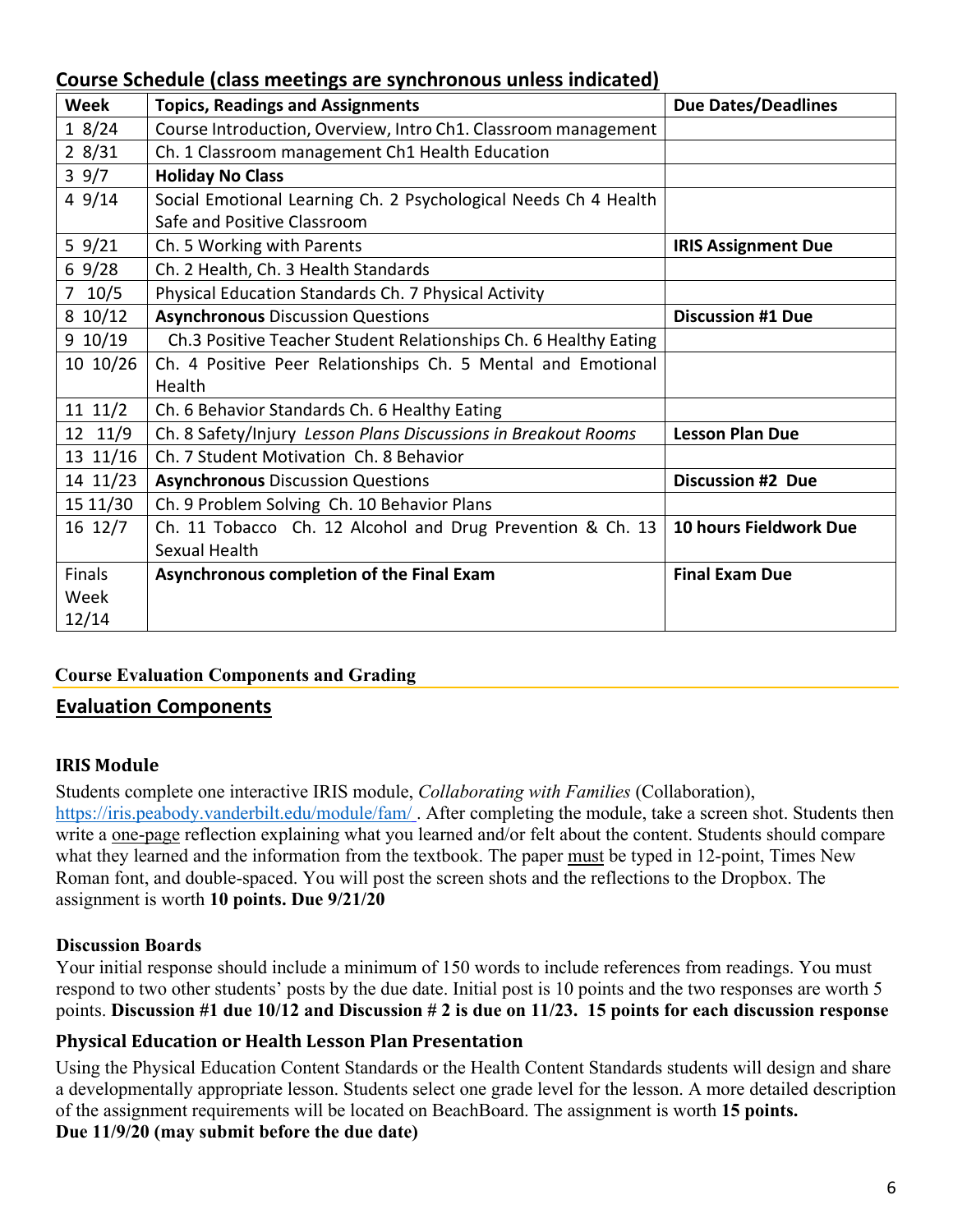# **EDEL 413: Fieldwork Assignment – Alternate Assignment Due 12/7/20**

The purpose of the fieldwork in this class is to provide you with an opportunity to analyze research-based theories of growth and learning in a school setting of one grade level (K-8) and identify developmentally appropriate and inappropriate teaching practices. You will watch PE and Health lessons and write a reflection. If you prefer, **You may also submit this assignment anytime before the due date.**

### Please note that: *If a minimum of 10 hours of fieldwork is NOT completed for this course, you will receive a ZERO for this assignment.* **15 points**

| 1. Watch any 4 videos from https://www.pecentral.org/mediacenter/PELessonsFull.html.<br>2. Write a 1-2 page reflection that includes the following components:<br>(a) The links of the videos you watched<br>(b) List at least 2 PE standards for <i>each</i> video<br>(c) Briefly summarize each lesson you observed (1 paragraph for each video) | 4 hours  |  |
|----------------------------------------------------------------------------------------------------------------------------------------------------------------------------------------------------------------------------------------------------------------------------------------------------------------------------------------------------|----------|--|
| 1. Review the California Health Standards:                                                                                                                                                                                                                                                                                                         |          |  |
| https://www.cde.ca.gov/be/st/ss/documents/healthstandmar08.pdf.                                                                                                                                                                                                                                                                                    |          |  |
| 2. Watch any 5 videos from https://ed.ted.com/lessons?category=health and/or                                                                                                                                                                                                                                                                       |          |  |
| https://ed.ted.com/lessons?category=nutrition.                                                                                                                                                                                                                                                                                                     |          |  |
| 3. Write a 1-2 page reflection that includes the following components:                                                                                                                                                                                                                                                                             |          |  |
| (a) The links of the videos you watched                                                                                                                                                                                                                                                                                                            |          |  |
| (b) List at least 2 Health standards for <i>each</i> video                                                                                                                                                                                                                                                                                         |          |  |
| (c) Briefly summarize each lesson you observed (1 paragraph for each video)                                                                                                                                                                                                                                                                        |          |  |
| 1. Upload or copy/paste your reflection from Assignment #4.                                                                                                                                                                                                                                                                                        |          |  |
| **This can only be completed after you have completed Assignment #4: "Observation of                                                                                                                                                                                                                                                               | 1 hour   |  |
| a Health Lesson".                                                                                                                                                                                                                                                                                                                                  |          |  |
| <b>Total Hours:</b>                                                                                                                                                                                                                                                                                                                                | 10 hours |  |

## **Final Exam**

The final exam consists of short essay questions about the readings at the end of the semester. Your response should contain at least a minimum of 200 words. It is due the day of the **final exam. Due 12/14 20 points**

### **Lesson Plan Format**

**Objective** – What will your students be able to do? Begin with the words, "Students will…" **2 pt. California Standard & grade level**– Insert the standards **2pt.**

**Anticipatory Set/Activate Prior Knowledge** – What questions will you ask to learn about what your students already know about the topic? **1pt.**

**Input, Materials for the Lesson, Instruction** – materials, strategy, order of the lesson, **2 pt.**

**Modeling**- examples to model expectations **2pt.**

**Check for Understanding** using active participation **2pt.**

**Guided Practice** Students practice together while being scaffolded and guided by the teacher. **1pt. Independent Practice** – Students have an opportunity to practice the new skills or use new information on their own including assessment (checklist, quiz, observations, etc.) Begin with the words, "Students will…" **2 pt. Closure-** summarize or review check 1 pt. Due 11/9/20 15 total points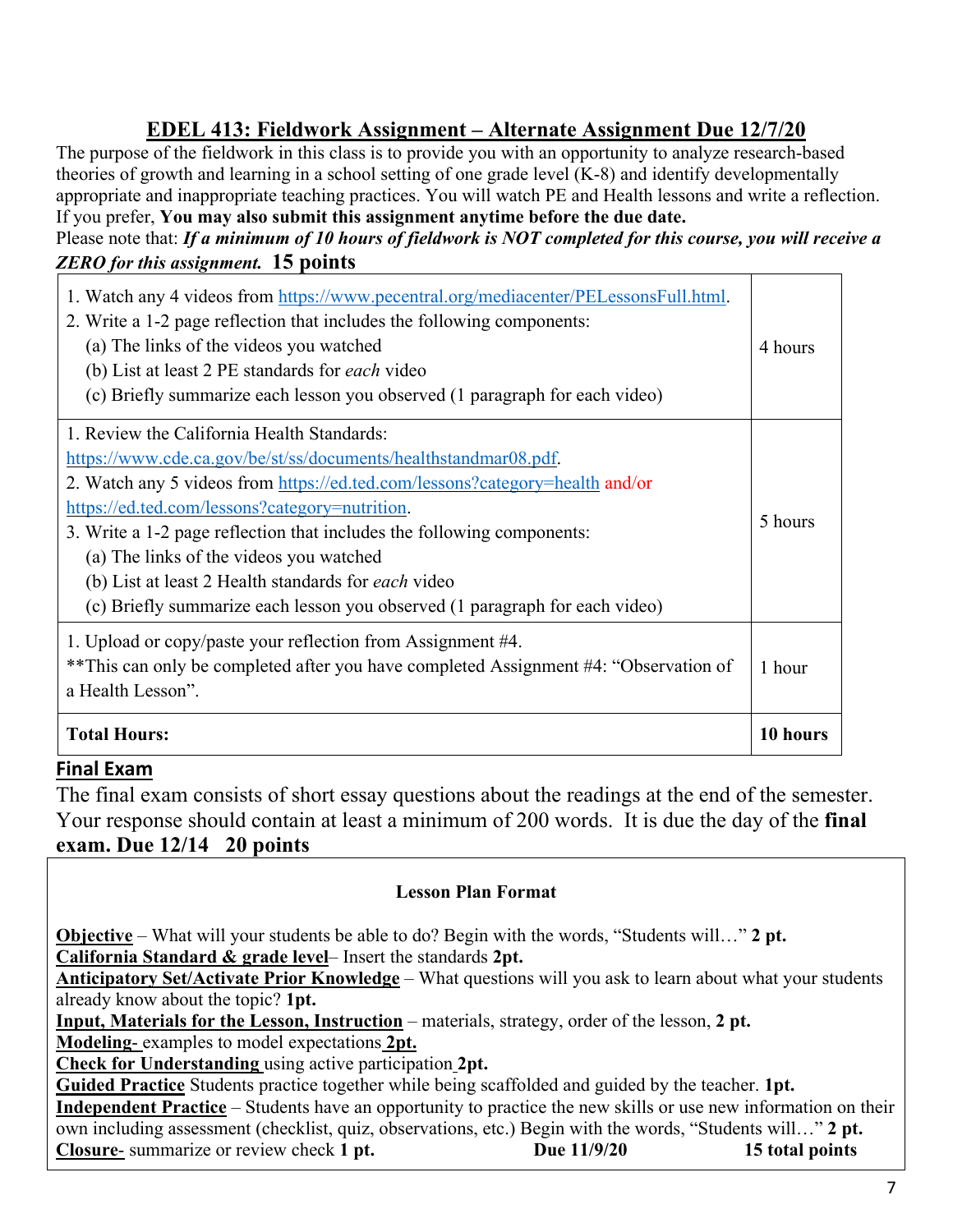# **Course Grading**

### **Grading Scale**

| <b>Letter Grade</b> | Percentage    |  |
|---------------------|---------------|--|
| А                   | 90-100%       |  |
| В                   | 80-89%        |  |
| C                   | 70-79%        |  |
| D                   | 60-69%        |  |
|                     | 59% and below |  |

### **Evaluation Components and Weight**

| <b>Evaluation Component</b>  | <b>Points</b> | Weight |
|------------------------------|---------------|--------|
| <b>IRIS Module</b>           | 10            | 10%    |
| Discussion #1                | 15            | 15%    |
| Discussion #2                | 15            | 15%    |
| Lesson Plan                  | 15            | 15%    |
| Fieldwork                    | 15            | 15%    |
| Attendance and Participation | 10            | 10%    |
| <b>Final Exam</b>            | 20            | 20%    |
| <b>Total</b>                 | 100           | 100%   |

#### **Course Policies**

### **Attendance and Participation**

Attendance (e.g., being present for all synchronous class sessions) and active participation are essential to your success in this class. Asynchronous participation in BeachBoard discussions is also required. Participation is 10% of your grade and will be monitored both through attendance at Zoom sessions and through entries in the online discussion board via BeachBoard. Non-participation in either synchronous or asynchronous aspects of the course will negatively impact your grade.

#### **Late Work/Make-up Policy**

All assignments are to be typed in Times New Roman; 12-point font, double spaced, and uploaded to BeachBoard. Late assignments, turned in after the due date stated in the syllabus, will be assessed a 10% grade point penalty. **No assignments will be accepted more than one week after the initial due date.** You are expected to check BeachBoard weekly.

Please refer to and get familiar with the attendance policy below:

#### **CSULB Attendance Policy –**

<https://www.csulb.edu/academic-senate/policy-statement-17-17-attendance-policy-supersedes-01-01>